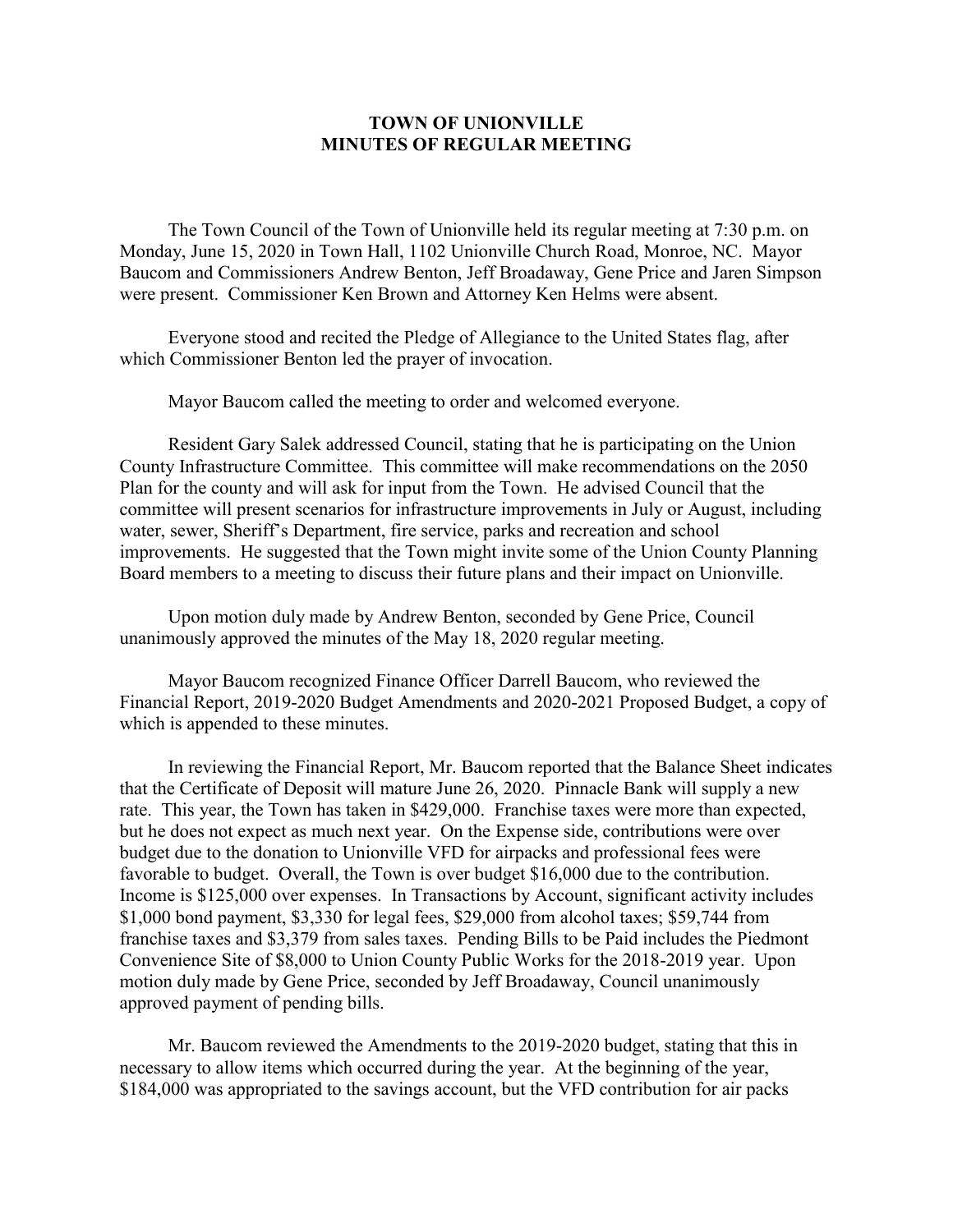reduced it to \$138,000. Upon motion duly made by Jeff Broadaway, seconded by Andrew Benton, Council unanimously approved the Ordinance to Amend the 2019-2020 Budget.

Mr. Baucom briefly reviewed the proposed 2020-2021 budget, stating that it was reviewed in detail last month. This budget calls for a \$.02/\$100 valuation ad valorem tax rate and \$100,000 appropriated to the savings account. He then asked for questions from the Council. Upon motion duly made by Andrew Benton, seconded by Gene Price, Council unanimously approved the proposed 2020-2021 budget with the \$.02/\$100 valuation ad valorem tax rate.

Upon motion duly made by Jaren Simpson, seconded by Jeff Broadaway, Council unanimously approved the publication of the 2019 delinquent taxes in the June 25, 2020 Enquirer-Journal for a cost of \$318.40 as required by N.C.G.S. 105-369(c). A copy of the ad is appended to these minutes.

In considering the Cabarrus Stanly Union Hazard Mitigation Plan resolution, upon motion duly made by Gene Price, seconded by Andrew Benton, Council unanimously approved this resolution. A copy of this resolution is appended to these minutes.

Mayor Baucom recognized Mr. Jason Williams with Piedmont Computer Service, who presented and reviewed two quotes—one for website security and hosting, and one for a new website and webmaster. Both of these quotes are appended to these minutes. Mr. Williams stated that the first quote includes a Town email for all Commissioners and staff, hardware, backup and disaster recovery, as there would be major implications to our personal email accounts if the Town were sued, subpoenaed or compromised. This would also include unprecedented cybersecurity and a firewall. The website hosting quote provides for a new Town website, as the current webmaster is ceasing that operation at the end of this year. There will be heightened security included for the Town's website as well. Similar websites are Lakeview Baptist Church, Provision Church and Piedmont Computers. Mayor Baucom made inquiry as to the Town's current vulnerability. Mr. Williams stated that the Town's website and emails are very vulnerable to attack. Mr. Williams' business is located inside the Town, and he stated he plans to remain there. Mr. Williams stated that this would be effective July 1, 2020 and the project timeline is 60-90 days for completion. Finance Officer Baucom made inquiry as to the Town's requirement to seek bids for projects over \$5,000. Upon motion duly made by Jaren Simpson, seconded by Jeff Broadaway, Council unanimously approved the Website design quote. Upon motion duly made by Jeff Broadaway, seconded by Jaren Simpson, Council unanimously approved the Email and cybersecurity quote.

Mayor Baucom recognized Land Use Administrator Sonya Gaddy regarding the two N-Focus Planning contracts. Mrs. Gaddy stated that the first contract is the annual contract which provides services with Land Use Administrator Back-up Nadine Bennett at \$135 per hour and Code Enforcement Officer John Ganus at \$125 per hour. A copy of this contract is appended to these minutes. Upon motion duly made by Gene Price, seconded by Andrew Benton, Council unanimously approved this contract.